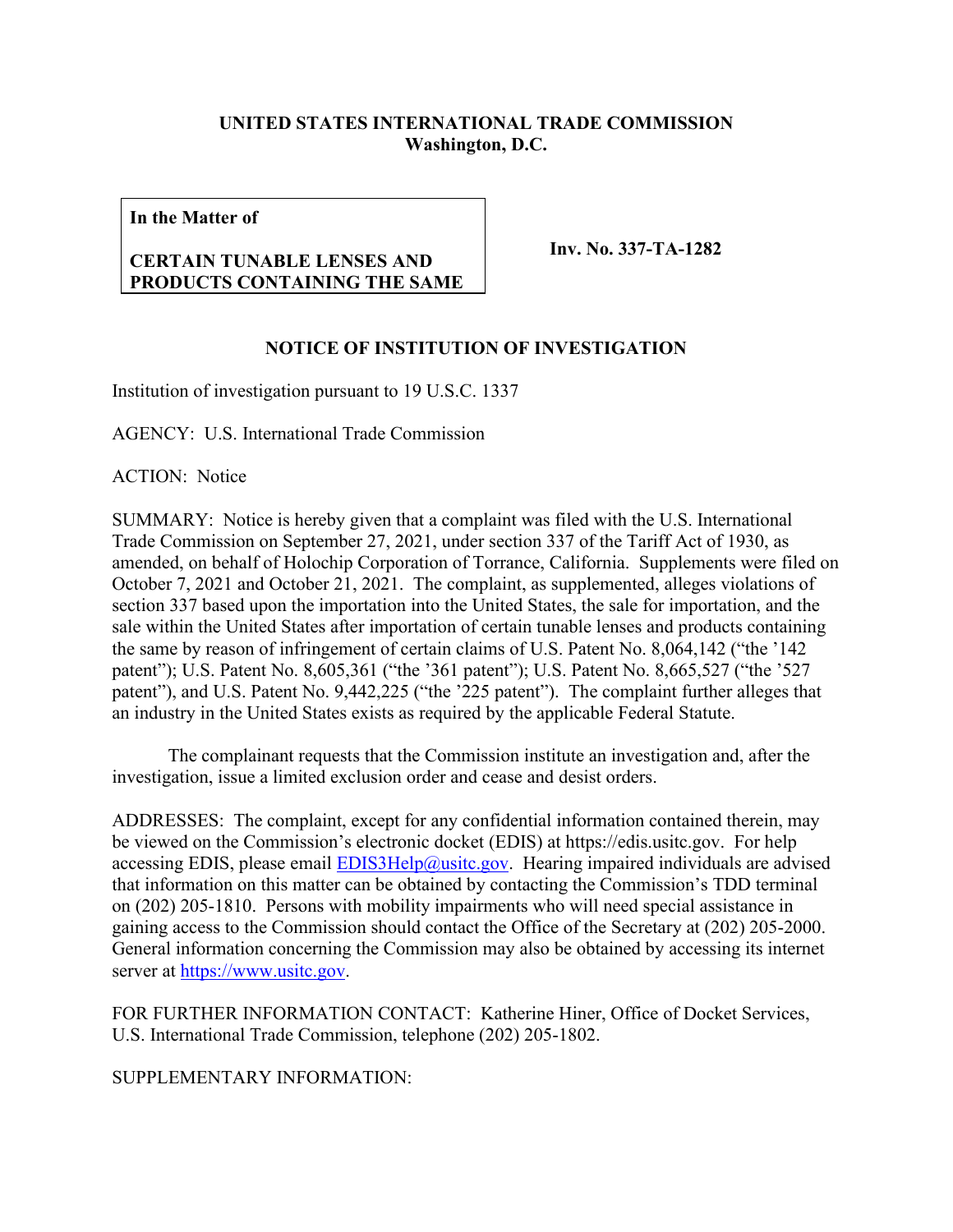AUTHORITY: The authority for institution of this investigation is contained in section 337 of the Tariff Act of 1930, as amended, 19 U.S.C. 1337, and in section 210.10 of the Commission's Rules of Practice and Procedure, 19 C.F.R. 210.10 (2020).

SCOPE OF INVESTIGATION: Having considered the complaint, the U.S. International Trade Commission, on October 22, 2021, ORDERED THAT –

(1) Pursuant to subsection (b) of section 337 of the Tariff Act of 1930, as amended, an investigation be instituted to determine whether there is a violation of subsection (a)(1)(B) of section 337 in the importation into the United States, the sale for importation, or the sale within the United States after importation of certain products identified in paragraph (2) by reason of infringement of one or more of claims 25, 28-31, 34, 35, 42-48, 50, 52, 55, 58-63, 68, 73, 77, 78, 115-117 of the '142 patent; claims 1, 2, 4, 5, 9, 12, 15-19 of the '361 patent; claims 1-17, 19-21, 23-30, 32-34, and 36 of the '527 patent; and claims 1-14 and 16 of the '225 patent, and whether an industry in the United States exists as required by subsection (a)(2) of section 337;

(2) Pursuant to section 210.10(b)(1) of the Commission's Rules of Practice and Procedure, 19 C.F.R. 210.10(b)(1), the plain language description of the accused products or category of accused products, which defines the scope of the investigation, is "fluid-based lenses with variable focal lengths, components thereof, and products containing the same";

(3) For the purpose of the investigation so instituted, the following are hereby named as parties upon which this notice of investigation shall be served:

(a) The complainant is:

Holochip Corporation 4030 Spencer Street Suite 102 Torrance, CA 90503

(b) The respondents are the following entities alleged to be in violation of section 337, and is the parties upon which the complaint is to be served:

> Optotune AG Bernstrasse 388 CH-8953 Dietikon Switzerland

Edmund Optics, Inc. 101 E Gloucester Pike Barrington, NJ 08007